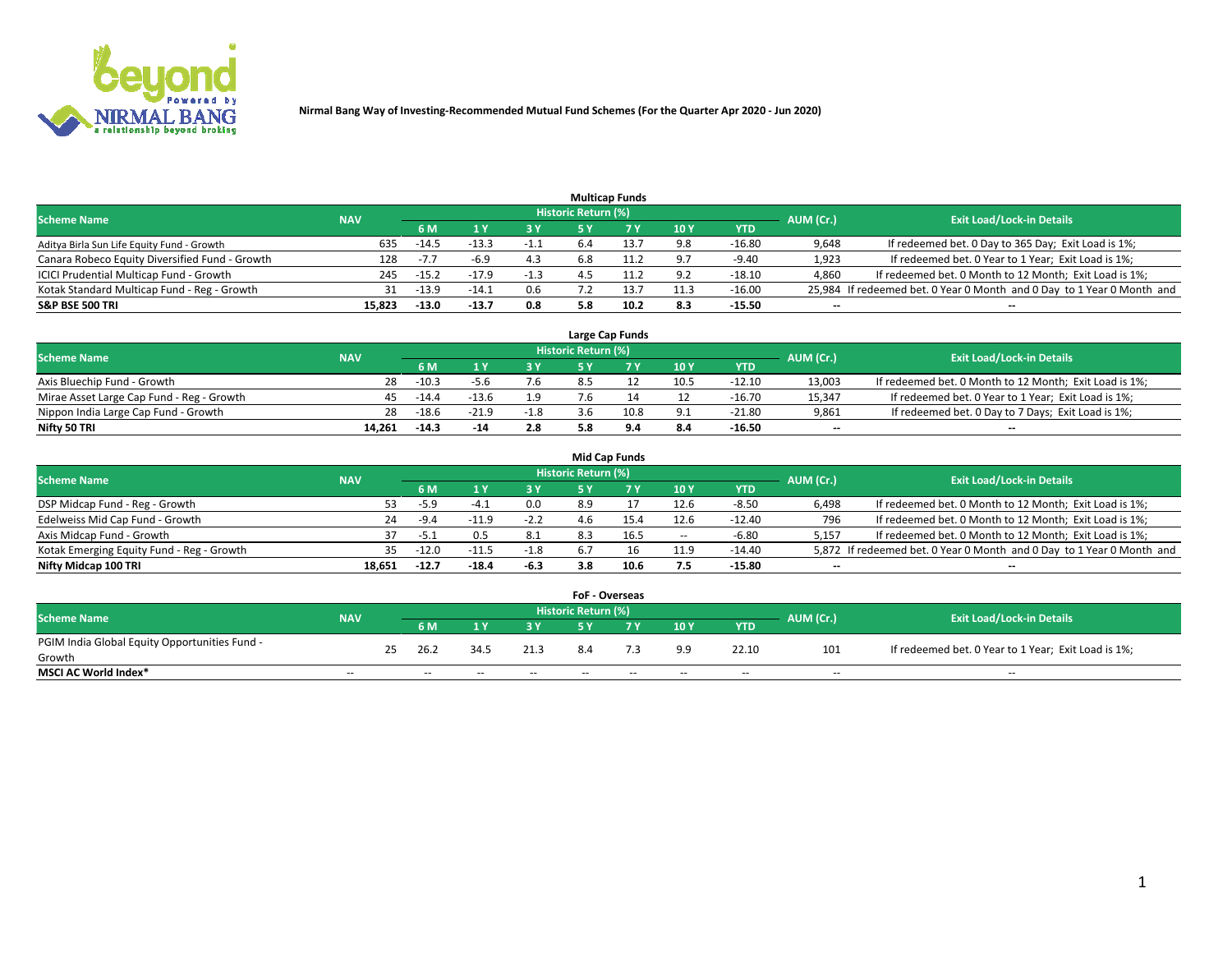

|                                                  | Large & Midcap |         |         |        |                     |      |      |            |           |                                                        |  |  |  |  |
|--------------------------------------------------|----------------|---------|---------|--------|---------------------|------|------|------------|-----------|--------------------------------------------------------|--|--|--|--|
| <b>Scheme Name</b>                               | <b>NAV</b>     |         |         |        | Historic Return (%) |      |      |            | AUM (Cr.) | <b>Exit Load/Lock-in Details</b>                       |  |  |  |  |
|                                                  |                | 6 M     |         | 3 Y    |                     |      | 10Y  | <b>YTD</b> |           |                                                        |  |  |  |  |
| Canara Robeco Emerging Equities - Growth         | 86             | -8.7    | -9.4    | 0.3    | 8.8                 | 19.7 | 15.5 | $-10.80$   | 4,790     | If redeemed bet. 0 Year to 1 Year; Exit Load is 1%;    |  |  |  |  |
| Invesco India Growth Opportunities Fund - Growth |                | $-13.0$ | -10.4   |        |                     | 12.3 | 10.2 | $-14.80$   | 2,282     | If redeemed bet. 0 Year to 1 Year; Exit Load is 1%;    |  |  |  |  |
| Sundaram Large and Mid Cap Fund - Reg - Growth   | 30             | $-17.8$ |         | 0.4    |                     |      | 8.4  | $-19.60$   | 1,013     | If redeemed bet. 0 Month to 12 Month; Exit Load is 1%; |  |  |  |  |
| Principal Emerging Bluechip Fund - Growth        | 94             | $-10.2$ | $-10$   | $-0.6$ |                     | 16.6 | 12.4 | -12.70     | 1,783     | If redeemed bet. 0 Day to 365 Days; Exit Load is 1%;   |  |  |  |  |
| NIFTY Large Midcap 250 TRI                       | 6.338          | $-11.9$ | $-13.4$ | 0.0    | 6.4                 | 11.9 | 9.3  | $-14.60$   | $- -$     | $- -$                                                  |  |  |  |  |

|                                  |            |         |         |     |                            | <b>Focused Funds</b> |            |          |           |                                                        |
|----------------------------------|------------|---------|---------|-----|----------------------------|----------------------|------------|----------|-----------|--------------------------------------------------------|
| <b>Scheme Name</b>               | <b>NAV</b> |         |         |     | <b>Historic Return (%)</b> |                      |            |          | AUM (Cr.) | <b>Exit Load/Lock-in Details</b>                       |
|                                  |            | 6 M     |         | 3 Y |                            | 7 V                  | 10Y        | YTD      |           |                                                        |
| Axis Focused 25 Fund - Growth    | 26         | $-12.2$ |         | 4.3 |                            |                      | $\sim$ $-$ | -14.60   | 9.428     | If redeemed bet. 0 Month to 12 Month; Exit Load is 1%; |
| SBI Focused Equity Fund - Growth | 135        | $-9.9$  | -6.     | 6.1 |                            |                      | 14.4       | $-11.80$ | 7.968     | If redeemed bet. 0 Year to 1 Year; Exit Load is 1%;    |
| <b>S&amp;P BSE 500 TRI</b>       | 15,823     | $-13.0$ | $-13.7$ | 0.8 |                            | 10.2                 | 8.3        | $-15.50$ | $- -$     | --                                                     |

|                                             |            |         |         |                            |      | <b>Small Cap Funds</b> |       |            |                          |                                                     |
|---------------------------------------------|------------|---------|---------|----------------------------|------|------------------------|-------|------------|--------------------------|-----------------------------------------------------|
| <b>Scheme Name</b>                          | <b>NAV</b> |         |         | <b>Historic Return (%)</b> |      |                        |       |            | AUM (Cr.)                | <b>Exit Load/Lock-in Details</b>                    |
|                                             |            | 6 M     |         | 3Y                         |      |                        | 10Y   | <b>YTD</b> |                          |                                                     |
| <b>HDFC Small Cap Fund - Growth</b>         |            | $-17.4$ | $-27.9$ | $-5.5$                     | 4.6  | 10.8                   | 8.6   | $-19.50$   | 6,594                    | If redeemed bet. 0 Year to 1 Year; Exit Load is 1%; |
| L&T Emerging Businesses Fund - Reg - Growth | 18         | $-20.0$ | -26     | $-9.3$                     |      | $-$                    | $- -$ | $-22.10$   | 4,187                    | If redeemed bet. 0 Year to 1 Year; Exit Load is 1%; |
| SBI Small Cap Fund - Growth                 | 47         | $-10.1$ | -8.9    |                            | 10.3 |                        | 16.4  | $-11.60$   | 3,280                    | If redeemed bet. 0 Year to 1 Year; Exit Load is 1%; |
| Nifty Smallcap 100 TRI                      | 5.479      | $-20.2$ | $-29.6$ | $-14.6$                    |      |                        | 3.6   | $-23.50$   | $\overline{\phantom{a}}$ | $\overline{\phantom{a}}$                            |

|  | ELSS Schemes (Tax Saving u/s 80-C) |
|--|------------------------------------|
|  |                                    |

| <b>Scheme Name</b>                           | <b>NAV</b> |         |         | <b>Historic Return (%)</b> |       |       |            |            | AUM (Cr.)                | <b>Exit Load/Lock-in Details</b> |
|----------------------------------------------|------------|---------|---------|----------------------------|-------|-------|------------|------------|--------------------------|----------------------------------|
|                                              |            | 6 M     |         | 3 Y                        |       |       | 10Y        | <b>YTD</b> |                          |                                  |
| Aditya Birla Sun Life Tax Relief 96 - Growth | 29         | -9.6    | -8.8    |                            | 6.b   | 14.1  | 10.2       | $-11.30$   | 9,177                    | Ni                               |
| Axis Long Term Equity Fund - Growth          | 43         | -9.9    | $-6.9$  | 4.9                        |       | 16.1  | 14.7       | $-13.00$   | 19,127                   | Ni                               |
| Canara Robeco Equity Tax Saver Fund - Growth | 62         | $-1.4$  | -8.6    |                            |       |       | 9.9        | $-9.80$    | 929                      | Ni                               |
| Invesco India Tax Plan - Growth              | 47         | $-10.5$ |         | 2.7                        | 6.2   | 13.4  | 11.4       | $-12.30$   | 930                      | Nil                              |
| Mirae Asset Tax Saver Fund - Reg - Growth    | 16         | $-12.4$ | $-10.1$ | 3.2                        | $- -$ | $- -$ | $\sim$ $-$ | $-14.80$   | 3,184                    | Ni                               |
| <b>S&amp;P BSE 200 TRI</b>                   | 5,142      | $-13.0$ | -13     | 1.8                        | 6.1   | 10.3  | 8.6        | $-15.40$   | $\overline{\phantom{a}}$ | $-$                              |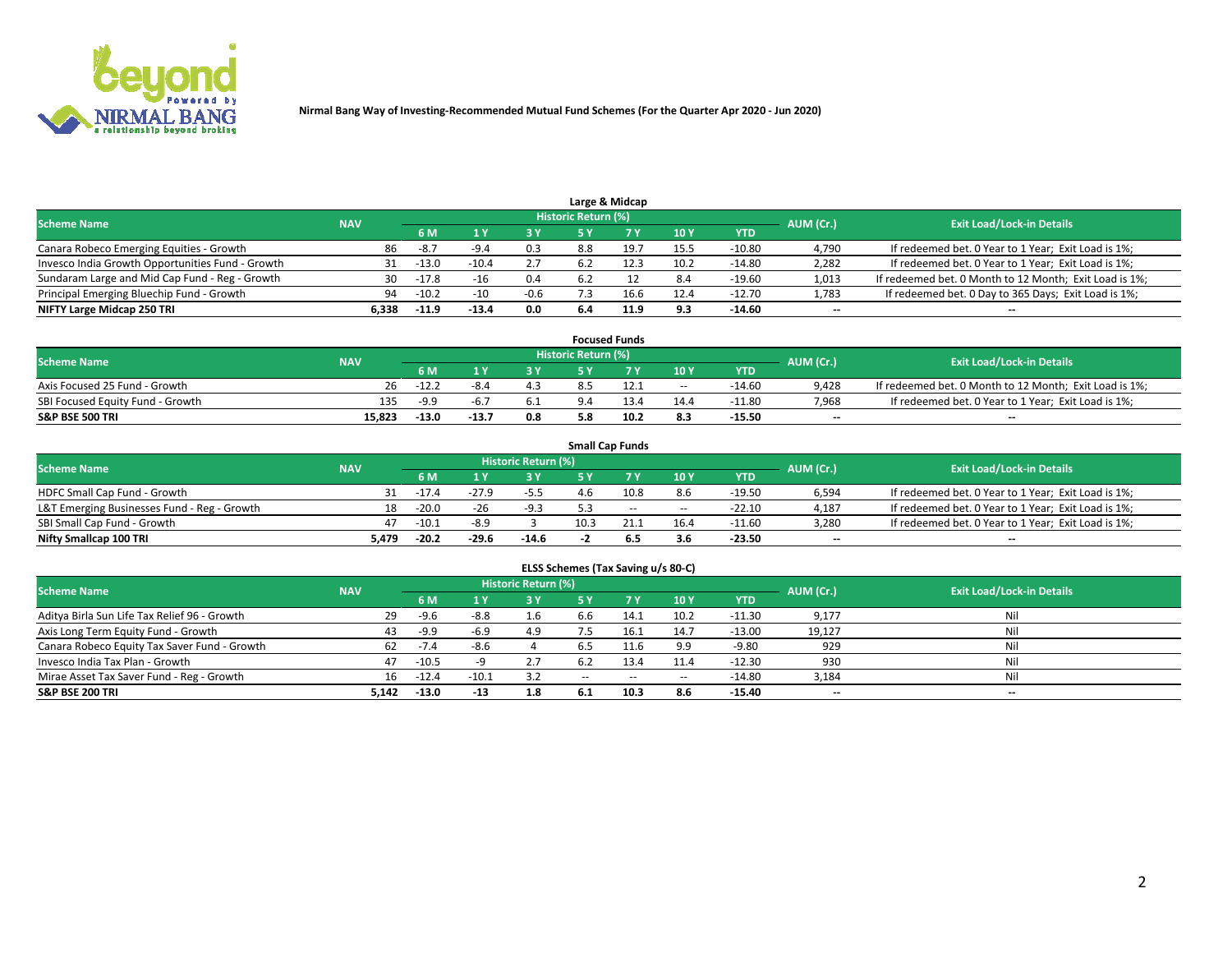

| <b>Contra/Value Fund</b>                  |            |         |         |                            |     |      |             |            |           |                                                                     |  |  |
|-------------------------------------------|------------|---------|---------|----------------------------|-----|------|-------------|------------|-----------|---------------------------------------------------------------------|--|--|
| <b>Scheme Name</b>                        | <b>NAV</b> |         |         | <b>Historic Return (%)</b> |     |      |             |            | AUM (Cr.) | <b>Exit Load/Lock-in Details</b>                                    |  |  |
|                                           |            | 6 M     |         | 73 V                       |     |      | <b>10 Y</b> | <b>YTD</b> |           |                                                                     |  |  |
| Kotak India EQ Contra Fund - Reg - Growth | 46         | $-14.4$ | $-13.9$ | 2.6                        | 5.8 | 10.2 | 8.5         | $-16.30$   |           | 709 If redeemed bet. 0 Year 0 Month and 0 Day to 1 Year 0 Month and |  |  |
| Invesco India Contra Fund - Growth        | 44         | -8.6    | -9.8    |                            |     |      | 11.2        | $-10.80$   | 4,274     | If redeemed bet. 0 Year to 1 Year; Exit Load is 1%;                 |  |  |
| UTI Value Opportunities Fund - Growth     | 56.        | $-10.5$ | $-9.6$  |                            |     | 8.6  |             | $-13.30$   | 3,750     | If redeemed bet. 0 Year to 1 Year; Exit Load is 1%;                 |  |  |
| Nippon India Value Fund - Growth          | 62         | $-14.4$ | $-17.3$ | $-1.6$                     |     | 10.6 | 8.2         | $-17.20$   | 2,463     | If redeemed bet. 0 Year to 1 Year; Exit Load is 1%;                 |  |  |
| <b>S&amp;P BSE 500 TRI</b>                | 15.823     | $-13.0$ | $-13.7$ | 0.8                        | 5.8 | 10.2 | 8.3         | $-15.50$   | $- -$     | $- -$                                                               |  |  |

| Sector/Thematic                                        |            |         |         |                     |           |       |             |            |                          |                                                               |  |  |
|--------------------------------------------------------|------------|---------|---------|---------------------|-----------|-------|-------------|------------|--------------------------|---------------------------------------------------------------|--|--|
| <b>Scheme Name</b>                                     | <b>NAV</b> |         |         | Historic Return (%) |           |       |             |            | AUM (Cr.)                | <b>Exit Load/Lock-in Details</b>                              |  |  |
|                                                        |            | 6 M     | 1 Y     | 3 Y                 | <b>5Y</b> |       | <b>10 Y</b> | <b>YTD</b> |                          |                                                               |  |  |
| Canara Robeco Consumer Trends Fund - Reg -             | 38         | $-9.8$  | -6.1    | 4                   | 8.5       | 13.1  | 12.1        | $-11.60$   | 352                      | If redeemed bet. 0 Year to 1 Year; Exit Load is 1%;           |  |  |
| Growth                                                 |            |         |         |                     |           |       |             |            |                          |                                                               |  |  |
| Mirae Asset Great Consumer Fund - Growth               | 32         | $-13.8$ | $-9.6$  | 3.4                 | 7.8       | 13.3  | $\sim$ $-$  | $-15.10$   | 865                      | If redeemed bet. 0 Year to 1 Year; Exit Load is 1%;           |  |  |
| <b>ICICI Prudential Technology Fund - Growth</b>       | 55.        | $-3.2$  | -7.9    | 10.4                | 6.6       | 15.5  | 14.1        | $-6.00$    | 349                      | If redeemed bet. 0 Day to 15 Day; Exit Load is 1%;            |  |  |
| Nippon India Pharma Fund - Growth                      | 193        | 29.3    | 36      | 15                  | 8.4       | 15.3  | 14.2        | 26.90      | 2.851                    | If redeemed bet. 0 Month and 0 Day to 1 Month and 0 Day; Exit |  |  |
| BNP Paribas India Consumption Fund - Reg - Growth      | 12         | $-5.0$  |         | $\sim$ $\sim$       | $-$       | $- -$ | $\sim$ $-$  | $-7.30$    | 491                      | If redeemed bet. 0 Month to 12 Month; Exit Load is 1%;        |  |  |
| ICICI Prudential Banking and Financial Services Fund - | 45         | $-33.0$ | $-33.3$ | $-7.6$              | 4.8       | 11.1  | 11.2        | $-34.80$   | 2,716                    | If redeemed bet. 0 Day to 15 Day; Exit Load is 1%;            |  |  |
| Retail - Growth                                        |            |         |         |                     |           |       |             |            |                          |                                                               |  |  |
| <b>S&amp;P BSE 500 TRI</b>                             | 15.823     | $-13.0$ | $-13.7$ | 0.8                 | 5.8       | 10.2  | 8.3         | $-15.50$   | $\overline{\phantom{a}}$ | $- -$                                                         |  |  |

| <b>Dynamic Asset Allocation Funds</b>                      |            |         |         |                     |     |       |       |            |                          |                                                          |  |
|------------------------------------------------------------|------------|---------|---------|---------------------|-----|-------|-------|------------|--------------------------|----------------------------------------------------------|--|
| <b>Scheme Name</b>                                         | <b>NAV</b> |         |         | Historic Return (%) |     |       |       |            | AUM (Cr.)                | <b>Exit Load/Lock-in Details</b>                         |  |
|                                                            |            | 6 M     |         | 3 Y                 | 5 Y | 7 Y   | 10Y   | <b>YTD</b> |                          |                                                          |  |
| ICICI Prudential Balanced Advantage Fund - Reg -<br>Growth | 35         | -7.⊥    | $-3.7$  | 3.7                 | 6.5 | 10.7  | 10.7  | $-8.70$    | 24,834                   | If redeemed bet. 0 Year to 1 Year; Exit Load is 1%;      |  |
| Invesco India Dynamic Equity Fund - Growth                 | 28         | $-7.2$  | $-5.3$  |                     |     | 10.6  |       | $-7.70$    | 737                      | If redeemed bet. 0 Month to 3 Month; Exit Load is 0.25%; |  |
| Nippon India Balanced Advantage Fund - Growth              | 86         | $-7.0$  | $-6.7$  |                     | 5.4 | 10.1  | 9     | $-8.60$    | 2,682                    | If redeemed bet. 0 Month to 12 Month; Exit Load is 1%;   |  |
| HDFC Balanced Advantage Fund - Growth                      | 170        | $-13.1$ | $-16.9$ | 0.1                 |     | 9.9   | 8.1   | $-16.00$   | 33,773                   | If redeemed bet. 0 Year to 1 Year; Exit Load is 1%;      |  |
| SBI Dynamic Asset Allocation Fund - Reg - Growth           | 12         | $-8.7$  | $-7.7$  | 1.1                 | 4.9 | $- -$ | $- -$ | $-10.70$   | 561                      | If redeemed bet. 0 Month to 12 Month; Exit Load is 1%;   |  |
| NIFTY 50 Hybrid Composite Debt 65:35 Index                 | 9.759      | -5.8    | $-3.9$  | 5.4                 | 7.4 | 9.5   | 8.9   | $-7.60$    | $\overline{\phantom{a}}$ | --                                                       |  |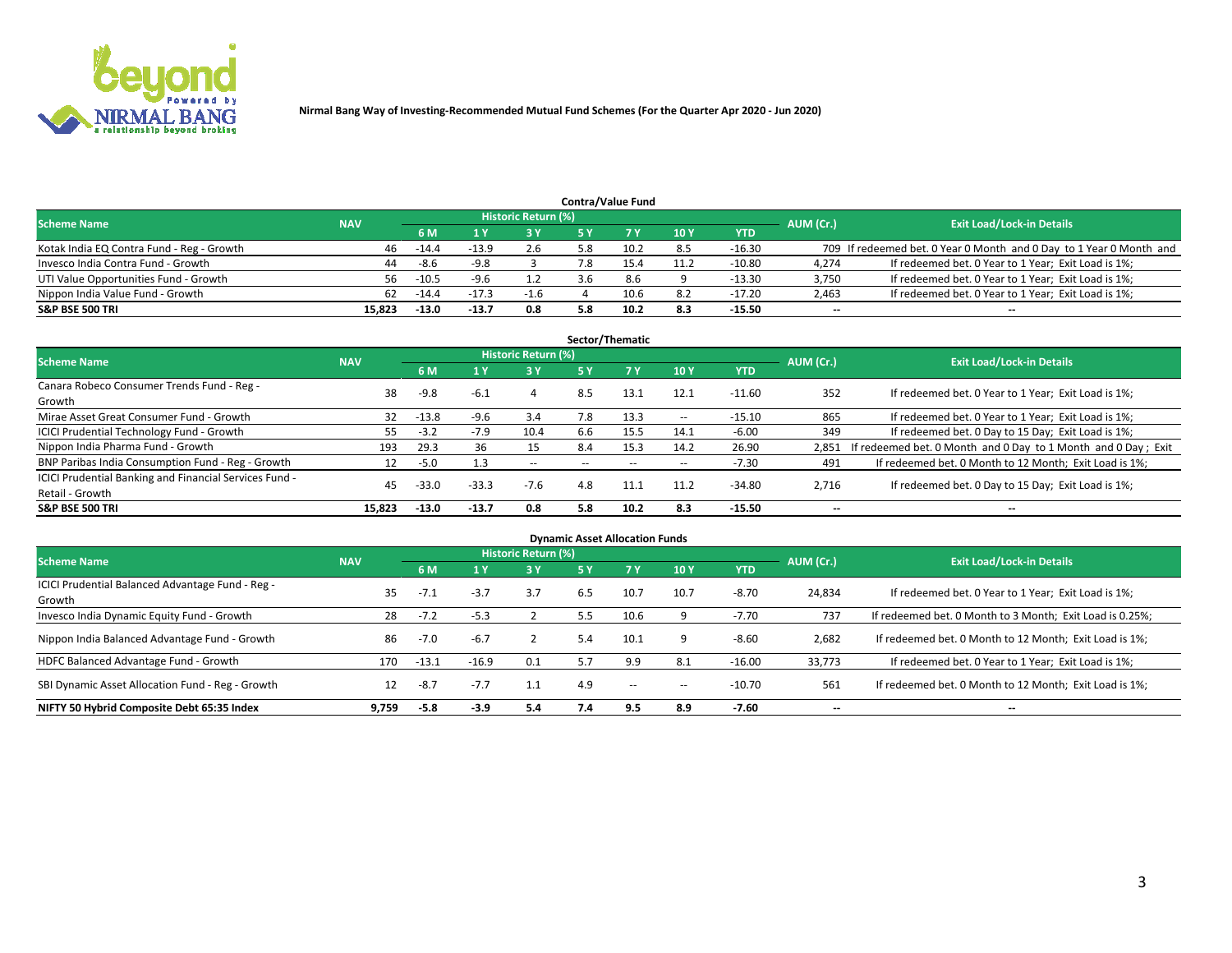

| <b>Hybrid Aggressive</b>                        |            |        |        |                            |            |       |               |            |           |                                                        |  |  |  |  |
|-------------------------------------------------|------------|--------|--------|----------------------------|------------|-------|---------------|------------|-----------|--------------------------------------------------------|--|--|--|--|
| <b>Scheme Name</b>                              | <b>NAV</b> |        |        | <b>Historic Return (%)</b> |            |       |               |            | AUM (Cr.) | <b>Exit Load/Lock-in Details</b>                       |  |  |  |  |
|                                                 |            | 6 M    |        | 73 V                       |            |       | <b>10 Y</b>   | <b>YTD</b> |           |                                                        |  |  |  |  |
| ICICI Prudential Equity & Debt Fund - Growth    | 123        | -9.5   | -9.9   | 1.3                        |            |       | 11.5          | -12.30     | 17,696    | If redeemed bet. 0 Year to 1 Year; Exit Load is 1%;    |  |  |  |  |
| Mirae Asset Hybrid - Equity Fund - Reg - Growth | 14         | -8.1   | -6.7   | 3.8                        | $\sim$ $-$ | $- -$ | $\sim$ $\sim$ | $-10.30$   | 3,314     | If redeemed bet. 0 Year to 1 Year; Exit Load is 1%;    |  |  |  |  |
| SBI Equity Hybrid Fund - Growth                 | 131        | $-8.3$ | $-5.4$ | 4.7                        |            |       | 10.6          | $-10.20$   | 29,106    | If redeemed bet. 0 Month to 12 Month; Exit Load is 1%; |  |  |  |  |
| Canara Robeco Equity Hybrid Fund - Growth       | 159        | $-4.7$ |        | 4.7                        | ם ד        | 12.7  | 10.9          | $-5.50$    | 2,885     | If redeemed bet. 0 Year to 1 Year; Exit Load is 1%;    |  |  |  |  |
| NIFTY 50 Hybrid Composite Debt 65:35 Index      | 9,759      | $-5.8$ | -3.9   | 5.4                        |            | 9.5   | 8.9           | $-7.60$    | $- -$     | $- -$                                                  |  |  |  |  |

| Arbitrage Fund                             |            |    |     |       |                     |  |  |           |            |           |                                                          |  |  |  |
|--------------------------------------------|------------|----|-----|-------|---------------------|--|--|-----------|------------|-----------|----------------------------------------------------------|--|--|--|
| <b>Scheme Name</b>                         | <b>NAV</b> |    |     |       | Historic Return (%) |  |  |           |            | AUM (Cr.) | <b>Exit Load/Lock-in Details</b>                         |  |  |  |
|                                            |            |    | 1 M | R M S | 6 M                 |  |  | <b>3Y</b> | <b>YTD</b> |           |                                                          |  |  |  |
| IDFC Arbitrage Fund - Reg - Growth         |            |    |     |       | 4.5                 |  |  | 5.9       | 4.70       | 6,607     | If redeemed bet. 0 Month to 1 Month; Exit Load is 0.25%; |  |  |  |
| Kotak Equity Arbitrage Fund - Reg - Growth |            | 28 |     |       |                     |  |  | 6.1       | 5.60       | 14,663    | If redeemed bet. 0 Day to 30 Day; Exit Load is 0.25%;    |  |  |  |
| Nippon India Arbitrage Fund - Growth       |            | 20 |     |       |                     |  |  | 6.2       | 5.50       | 7.068     | If redeemed bet. 0 Month to 1 Month; Exit Load is 0.25%; |  |  |  |

| <b>Equity Saver</b>                      |            |  |           |                                  |       |       |       |            |            |                          |                                                                       |  |  |  |
|------------------------------------------|------------|--|-----------|----------------------------------|-------|-------|-------|------------|------------|--------------------------|-----------------------------------------------------------------------|--|--|--|
| <b>Scheme Name</b>                       | <b>NAV</b> |  | AUM (Cr.) | <b>Exit Load/Lock-in Details</b> |       |       |       |            |            |                          |                                                                       |  |  |  |
|                                          |            |  | 6 M       |                                  | 2 V   |       |       | 10Y        | <b>YTD</b> |                          |                                                                       |  |  |  |
| Axis Equity Saver Fund - Reg - Growth    |            |  | -53       |                                  |       | $- -$ | $-$   | $- -$      | $-6.20$    | 679                      | If redeemed bet. 0 Month to 12 Month; Exit Load is 1%;                |  |  |  |
| Kotak Equity Savings Fund - Reg - Growth |            |  | $-2.0$    |                                  |       |       | $-$   | $\sim$ $-$ | $-2.80$    |                          | 1,410 If redeemed bet. 0 Year 0 Month and 0 Day to 1 Year 0 Month and |  |  |  |
| CRISIL Hybrid 50+50 - Moderate Index*    | $- -$      |  | $- -$     | $-$                              | $- -$ | $-$   | $- -$ | $- -$      | $-$        | $\overline{\phantom{a}}$ | $\overline{\phantom{a}}$                                              |  |  |  |

| <b>Liquid Funds</b>                          |            |     |     |                     |      |      |                          |                 |           |                                  |  |  |  |  |
|----------------------------------------------|------------|-----|-----|---------------------|------|------|--------------------------|-----------------|-----------|----------------------------------|--|--|--|--|
| <b>Scheme Name</b>                           | <b>NAV</b> |     |     | Historic Return (%) |      |      | <b>YTM</b>               | Avg             | AUM (Cr.) | <b>Exit Load/Lock-in Details</b> |  |  |  |  |
|                                              |            | 1W  | 2 W | 1 M                 | l M' | 1 Y  |                          | <b>Maturity</b> |           |                                  |  |  |  |  |
| Axis Liquid Fund - Growth                    | 2,215      | 25  | 2.9 | 4.3                 |      | . 8. | 4.63                     | $\sim$          | 29,605    | *Ref Footnote                    |  |  |  |  |
| IDFC Cash Fund - Reg - Growth                | 2,412      |     |     |                     |      |      | 4.38                     | $\sim$          | 13,581    | *Ref Footnote                    |  |  |  |  |
| Mahindra Manulife Liquid Fund - Reg - Growth | 1,295      | -27 |     | 4.4                 |      | 5.8  | 4.97                     | 0.09            | 2,280     | *Ref Footnote                    |  |  |  |  |
| Kotak Liquid Fund - Reg - Growth             | 4,036      |     |     |                     |      |      | 4.54                     | $\sim$          | 32,360    | *Ref Footnote                    |  |  |  |  |
| <b>CRISIL Liquid Fund Index</b>              | $-$        | 3.9 |     | 4.8                 |      | 5.9  | $\overline{\phantom{a}}$ | $\sim$          | $-$       | $- -$                            |  |  |  |  |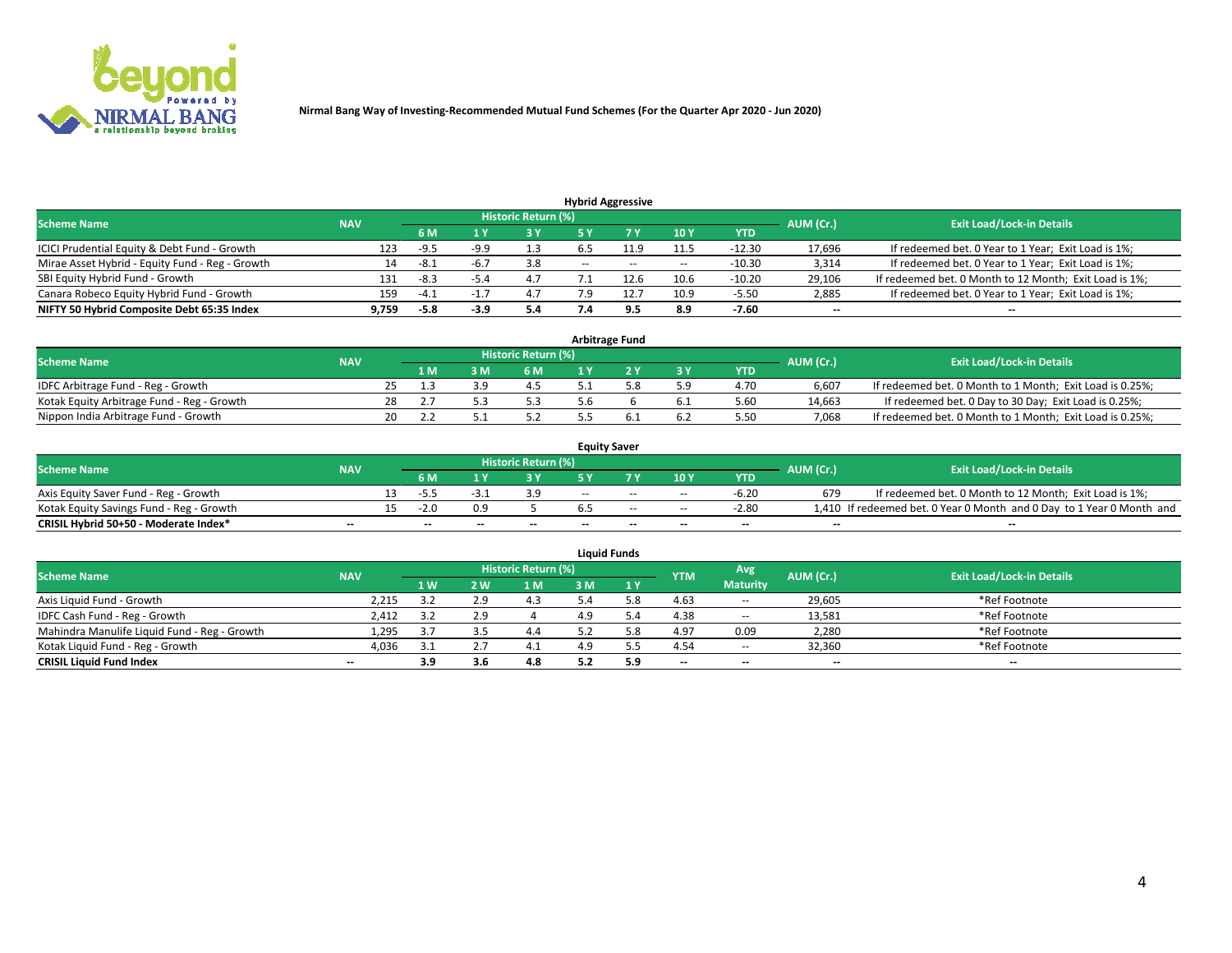

| <b>Ultra Short Fund</b>                       |            |       |      |                     |            |    |            |                 |           |                                  |  |  |  |  |
|-----------------------------------------------|------------|-------|------|---------------------|------------|----|------------|-----------------|-----------|----------------------------------|--|--|--|--|
| <b>Scheme Name</b>                            | <b>NAV</b> |       |      | Historic Return (%) |            |    | <b>YTM</b> | Avg             | AUM (Cr.) | <b>Exit Load/Lock-in Details</b> |  |  |  |  |
|                                               |            | '1 M. | 8 M' | 6 M                 |            |    |            | <b>Maturity</b> |           |                                  |  |  |  |  |
| IDFC Ultra Short Term Fund - Reg - Growth     | 12         | 10.4  |      |                     |            | -- | 5.57       | $\sim$          | 5,416     | Nil                              |  |  |  |  |
| Sundaram Ultra Short Term Fund - Reg - Growth |            | 6.3   |      | 5.3                 | $\sim$ $-$ |    | 5.01       | 0.42            | 323       | Nil                              |  |  |  |  |
| L&T Ultra Short Term Fund - Growth            | 33.        | 10.2  |      |                     |            |    | 5.73       | $\sim$          | 1.708     | Nil                              |  |  |  |  |
| <b>NIFTY Ultra Short Duration Debt Index</b>  | 4.119      | 7.4   |      | 6.7                 |            |    | $\sim$     | $\sim$          | $- -$     | $\sim$                           |  |  |  |  |

| <b>Money Market Fund</b>                         |                          |                |     |                            |     |                          |            |                 |           |                                  |  |  |  |
|--------------------------------------------------|--------------------------|----------------|-----|----------------------------|-----|--------------------------|------------|-----------------|-----------|----------------------------------|--|--|--|
| <b>Scheme Name</b>                               | <b>NAV</b>               |                |     | <b>Historic Return (%)</b> |     |                          | <b>YTM</b> | Avg             | AUM (Cr.) | <b>Exit Load/Lock-in Details</b> |  |  |  |
|                                                  |                          | 1 <sub>M</sub> | 3 M | 6 M                        |     | <b>3 Y</b>               |            | <b>Maturity</b> |           |                                  |  |  |  |
| Aditya Birla Sun Life Money Manager Fund - Reg - | 274                      | 12.1           | 8.9 | 7.9                        | 7.9 | 7.8                      | 6.16       | $\sim$ $\sim$   | 8,422     | Nil                              |  |  |  |
| Growth                                           |                          |                |     |                            |     |                          |            |                 |           |                                  |  |  |  |
| Nippon India Money Market Fund - Growth          | 3,084                    | 9.6            | 7 Q |                            |     | .b                       | 5.72       | $\sim$          | 4,218     | Nil                              |  |  |  |
| <b>CRISIL Liquid Fund Index</b>                  | $\overline{\phantom{a}}$ | 4.8            |     | 5.5                        | 5.9 | $\overline{\phantom{a}}$ | $\sim$     | $\sim$          | $-$       | $-$                              |  |  |  |

| <b>Short Term Fund</b>                          |            |     |      |      |                     |      |  |            |                          |           |                                  |  |  |  |
|-------------------------------------------------|------------|-----|------|------|---------------------|------|--|------------|--------------------------|-----------|----------------------------------|--|--|--|
| <b>Scheme Name</b>                              | <b>NAV</b> |     |      |      | Historic Return (%) |      |  | <b>YTM</b> | Avg                      | AUM (Cr.) | <b>Exit Load/Lock-in Details</b> |  |  |  |
|                                                 |            |     | 1 M  | з м  | 6 M                 |      |  |            | <b>Maturity</b>          |           |                                  |  |  |  |
| Axis Short Term Fund - Growth                   |            | 23. | 18.9 | 10.7 | 10.2                |      |  | 7.04       | $\sim$                   | 6,005     | Nil                              |  |  |  |
| HDFC Short Term Debt Fund - Growth              |            | 23  | 18.9 |      | 10.2                | 10.3 |  | 7.81       | $\overline{\phantom{a}}$ | 10,324    | Nil                              |  |  |  |
| IDFC Bond Fund - Short Term Plan - Reg - Growth |            | 43  | 19.8 | 11.3 | 10.1                | 10.2 |  | 6.73       | $\sim$                   | 12,511    | Nil                              |  |  |  |
| Kotak Bond Short Term Fund - Reg - Growth       |            | 39. | 14.9 |      | 10.1                |      |  | 6.92       | $\sim$                   | 10,534    | Nil                              |  |  |  |
| L&T Short Term Bond Fund - Reg - Growth         |            | 20. | 17.5 | 12.6 | 11.3                | 10.5 |  | 6.12       | $\sim$                   | 4,535     | Nil                              |  |  |  |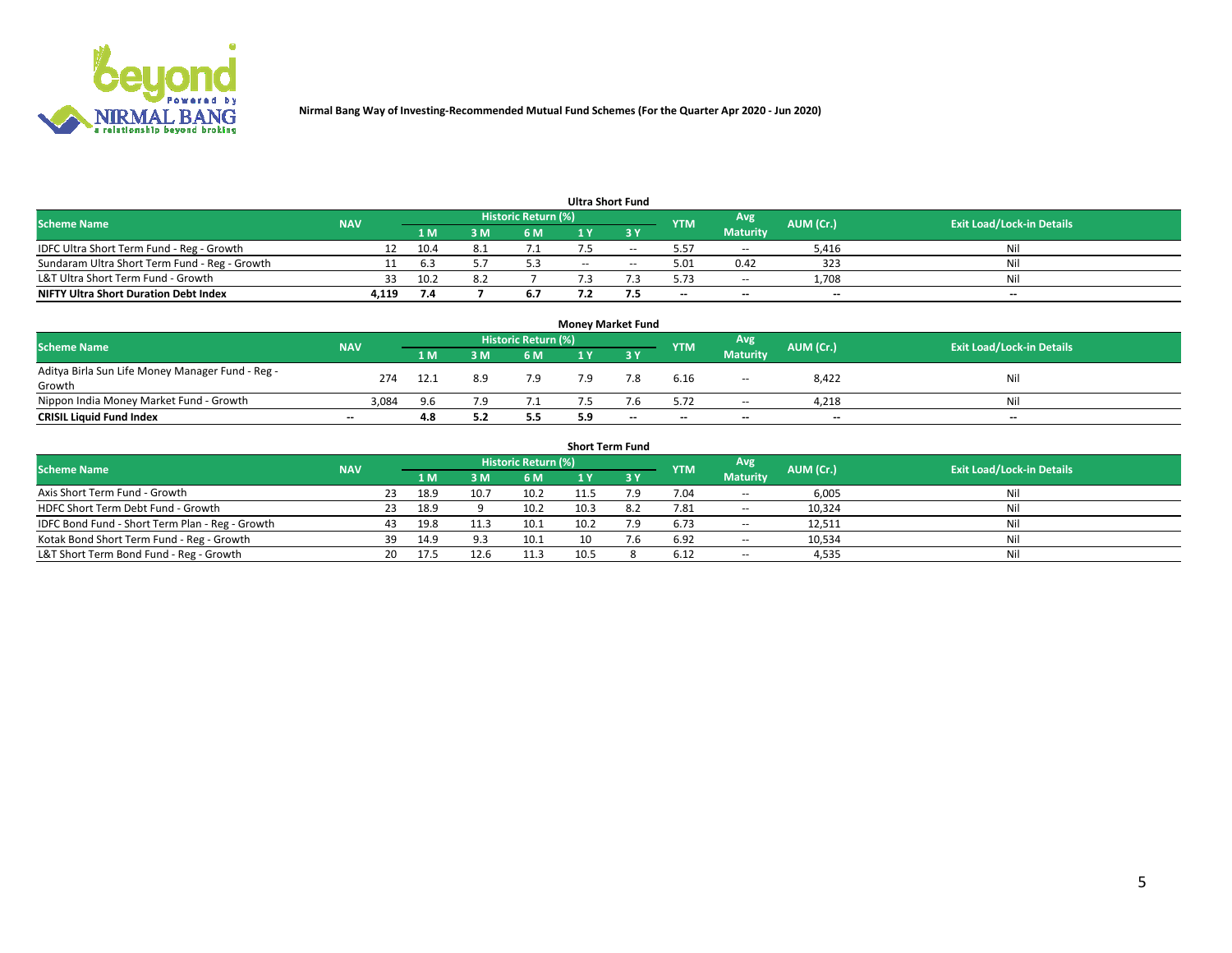

| <b>Low Duration Fund</b>                  |            |      |     |                     |  |  |            |                          |           |                                  |  |  |  |
|-------------------------------------------|------------|------|-----|---------------------|--|--|------------|--------------------------|-----------|----------------------------------|--|--|--|
| <b>Scheme Name</b>                        | <b>NAV</b> |      |     | Historic Return (%) |  |  | <b>YTM</b> | Avg                      | AUM (Cr.) | <b>Exit Load/Lock-in Details</b> |  |  |  |
|                                           |            | 1 M  | 3 M | 6 M                 |  |  |            | <b>Maturity</b>          |           |                                  |  |  |  |
| Axis Treasury Advantage Fund - Growth     | 2.297      | 13.4 |     | ס.י                 |  |  | 6.26       | $\overline{\phantom{a}}$ | 4.777     | Nil                              |  |  |  |
| Canara Robeco Savings Fund - Reg - Growth |            | 12.1 |     |                     |  |  | 5.47       | $\overline{\phantom{a}}$ | 949       | Nil                              |  |  |  |
| IDFC Low Duration Fund - Reg - Growth     | າຊ         | 10.8 | ם ד | ۰.,                 |  |  | 5.72       | 1.19                     | 4,045     | Nil                              |  |  |  |

| <b>Banking &amp; PSU Bond Funds</b>            |                                  |      |      |      |      |     |            |                 |           |     |  |  |  |  |
|------------------------------------------------|----------------------------------|------|------|------|------|-----|------------|-----------------|-----------|-----|--|--|--|--|
| <b>Scheme Name</b>                             | <b>Exit Load/Lock-in Details</b> |      |      |      |      |     |            |                 |           |     |  |  |  |  |
|                                                | <b>NAV</b>                       | 1 M  | sм   | 6 M  |      |     | <b>YTM</b> | <b>Maturity</b> | AUM (Cr.) |     |  |  |  |  |
| Axis Banking & PSU Debt Fund - Growth          | 1.959                            | 18.9 | 10.8 | 9.7  | 10.6 | 8.8 | 6.44       | $\sim$ $\sim$   | 15.317    | Nil |  |  |  |  |
| Kotak Banking and PSU Debt Fund - Reg - Growth |                                  | 19.6 | 10.3 | 10.8 | 10.9 |     | 7.13       | $- -$           | 6,163     | Nil |  |  |  |  |
| IDFC Banking & PSU Debt Fund - Reg - Growth    |                                  | 21.2 |      | 11.7 | 11.9 |     | 6.6        | 2.93            | 13,956    | Nil |  |  |  |  |

| <b>Corporate Bond Funds</b>                                                                                                          |       |      |      |      |      |     |      |                 |        |                                                         |  |  |  |  |
|--------------------------------------------------------------------------------------------------------------------------------------|-------|------|------|------|------|-----|------|-----------------|--------|---------------------------------------------------------|--|--|--|--|
| <b>Historic Return (%)</b><br>Avg<br><b>Scheme Name</b><br>AUM (Cr.)<br><b>Exit Load/Lock-in Details</b><br><b>NAV</b><br><b>YTM</b> |       |      |      |      |      |     |      |                 |        |                                                         |  |  |  |  |
|                                                                                                                                      |       | 1 M  | 3 M  | 6 M  |      |     |      | <b>Maturity</b> |        |                                                         |  |  |  |  |
| ICICI Prudential Corporate Bond Fund - Reg - Growth                                                                                  |       | 20.4 | 11.4 | 10.9 | 10.4 |     | 7.13 | 3.37            | 11,860 | Nil                                                     |  |  |  |  |
| L&T Triple Ace Bond Fund - Reg - Growth                                                                                              |       | 28.3 | 11.4 |      | 14.7 | 9.3 | 7.26 | $\sim$          | 3,706  | If redeemed bet. 0 Month to 3 Month; Exit Load is 0.5%; |  |  |  |  |
| Kotak Corporate Bond Fund - Std - Growth                                                                                             | 2,749 | 16.2 |      | 8.8  |      |     | 6.7  | $\sim$          | 4,359  | Nil                                                     |  |  |  |  |

| <b>Credit Risk Fund</b>                    |            |     |      |        |                     |     |  |            |                 |           |                                                                       |  |  |
|--------------------------------------------|------------|-----|------|--------|---------------------|-----|--|------------|-----------------|-----------|-----------------------------------------------------------------------|--|--|
| <b>Scheme Name</b>                         | <b>NAV</b> |     |      |        | Historic Return (%) |     |  | <b>YTM</b> | Avg             | AUM (Cr.) | <b>Exit Load/Lock-in Details</b>                                      |  |  |
|                                            |            |     | 1 M  | : M    | 6 <sub>M</sub>      |     |  |            | <b>Maturity</b> |           |                                                                       |  |  |
| ICICI Prudential Credit Risk Fund - Growth |            | 22  | 12.5 |        | 6.7                 |     |  | 9.37       | 1.59            | 7,956     | If redeemed bet. 0 Year to 1 Year; Exit Load is 1%;                   |  |  |
| Kotak Credit Risk Fund - Reg - Growth      |            | 22. | 13.2 | $-2.8$ |                     | 5.4 |  | 11.16      | $\sim$          |           | 2,052 If redeemed bet. 0 Year 0 Month and 0 Day to 1 Year 0 Month and |  |  |
|                                            |            |     |      |        |                     |     |  |            |                 |           | If redeemed bet. 0 Month to 12 Month; Exit Load is 3%; If             |  |  |
| SBI Credit Risk Fund - Growth              |            |     | 17.4 |        | 6.8                 | 6.9 |  | 9.14       | 2.55            | 4,149     | redeemed bet. 12 Month to 24 Month; Exit Load is 1.5%; If             |  |  |
|                                            |            |     |      |        |                     |     |  |            |                 |           | redeemed bet. 24 Month to 36 Month; Exit Load is 0.75%;               |  |  |